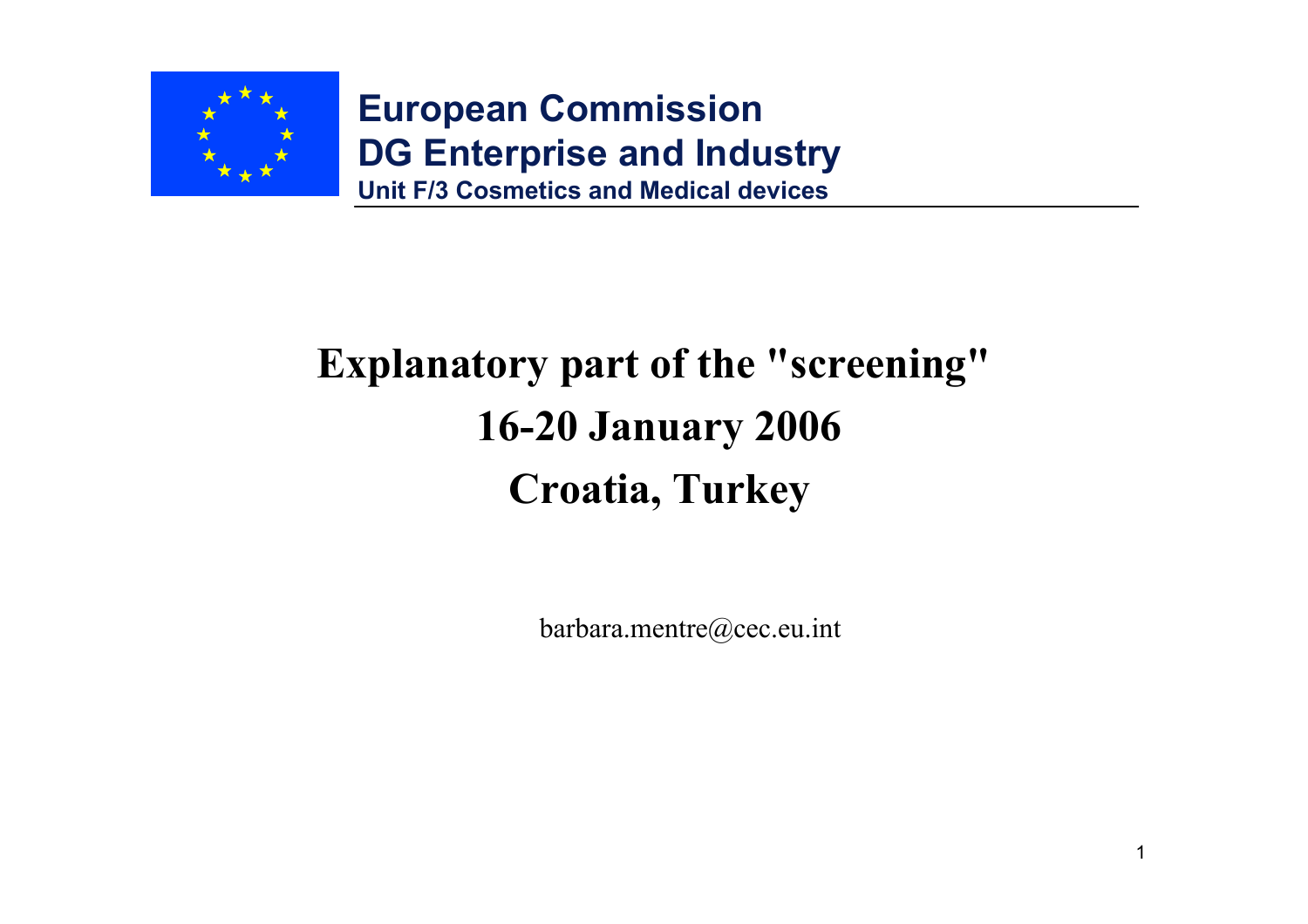

# 'Acquis' in the cosmetics field

- • Council directive 76/768/EEC of 27.07.1976 on the approximation of the laws of the Member States relating to cosmetic products (Cosmetics Directive)
	- 7 amendments
	- 37 technical adaptations
	- 2 directives on postponement of animal testing
- 7 Directives on analytical methods
- •Directive on confidentiality of ingredients (Directive 95/17/EC)
- • Commission decision 96/335/EC establishing an inventory and a common nomenclature of ingredients employed in cosmetic products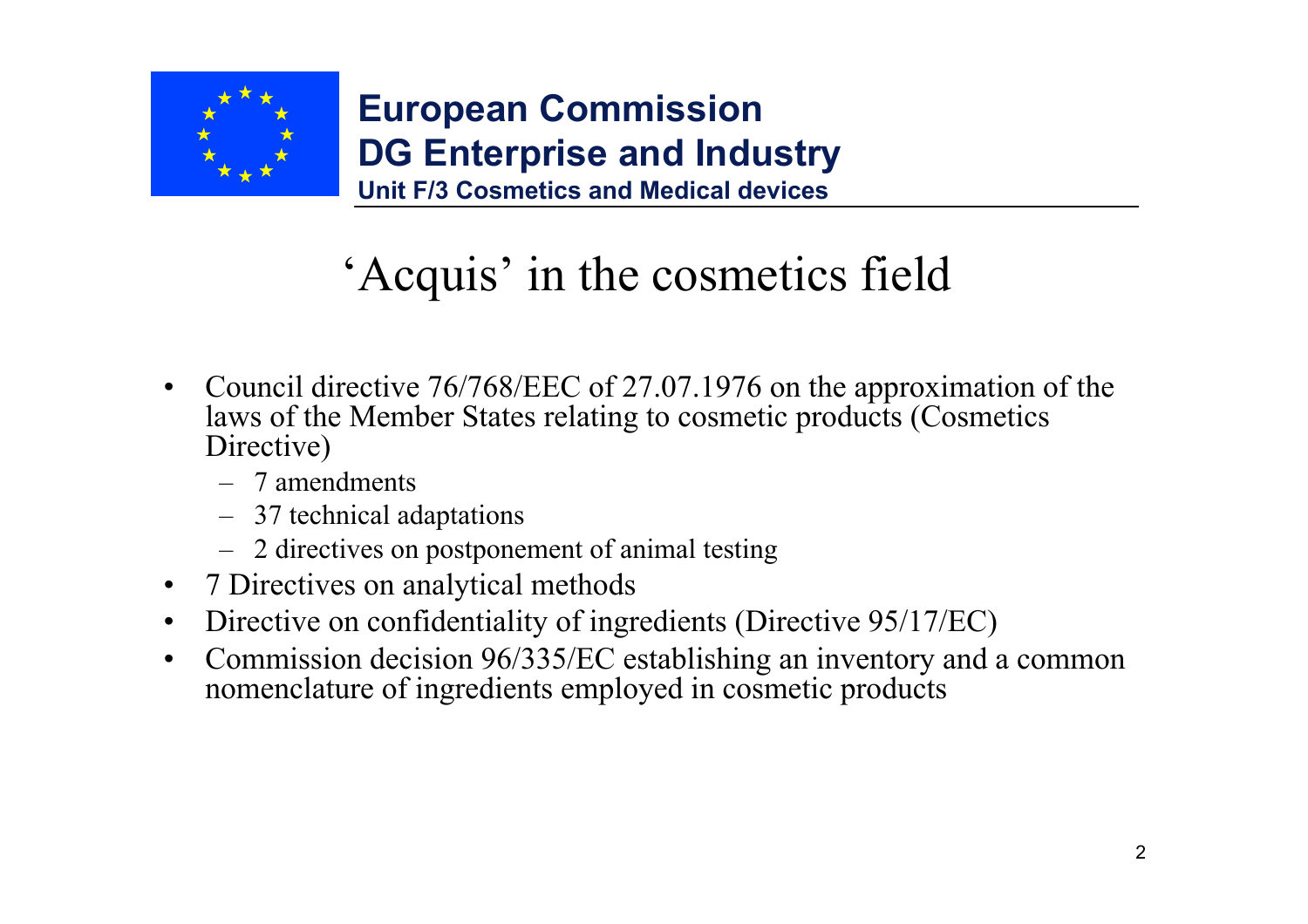

#### Other tools

- Guidelines on borderline aspects (biocides, medicinal products)
- Guidelines on the notion 'professional use'
- Guidelines on 'period after opening', article 6.1(c) of Cosmetics Directive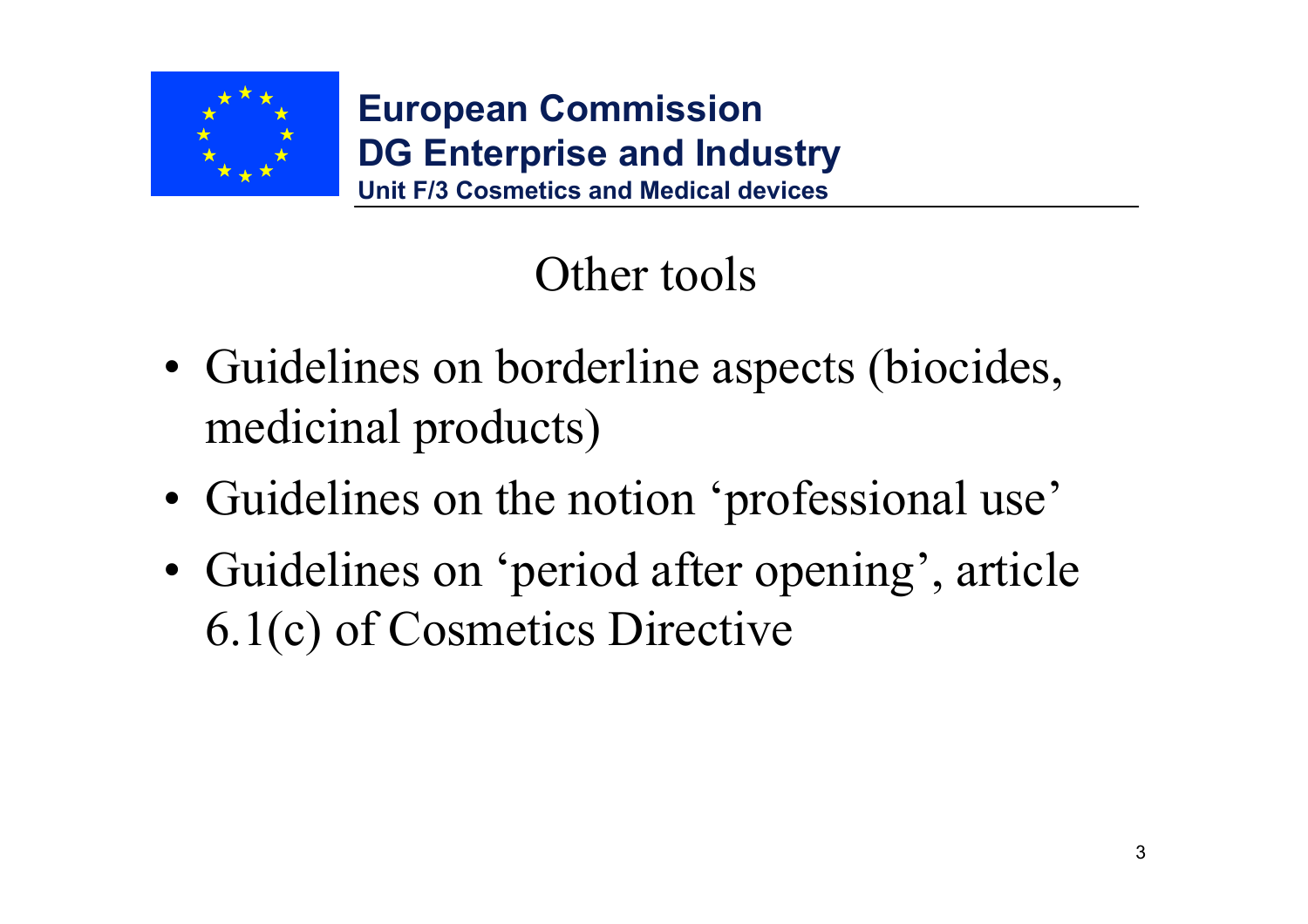

#### Other tools

- In the near future:
	- Guidelines on claims not tested on animals (art. 6.3 2nd paragraph of Cosmetics Directive)
	- Guidelines on access to information (art. 7a.1(h)2nd paragraph of Cosmetics Directive)
	- Good Manufacturing Practice (art. 7a1(b): adoption of CEN standard in parallel to the ISO.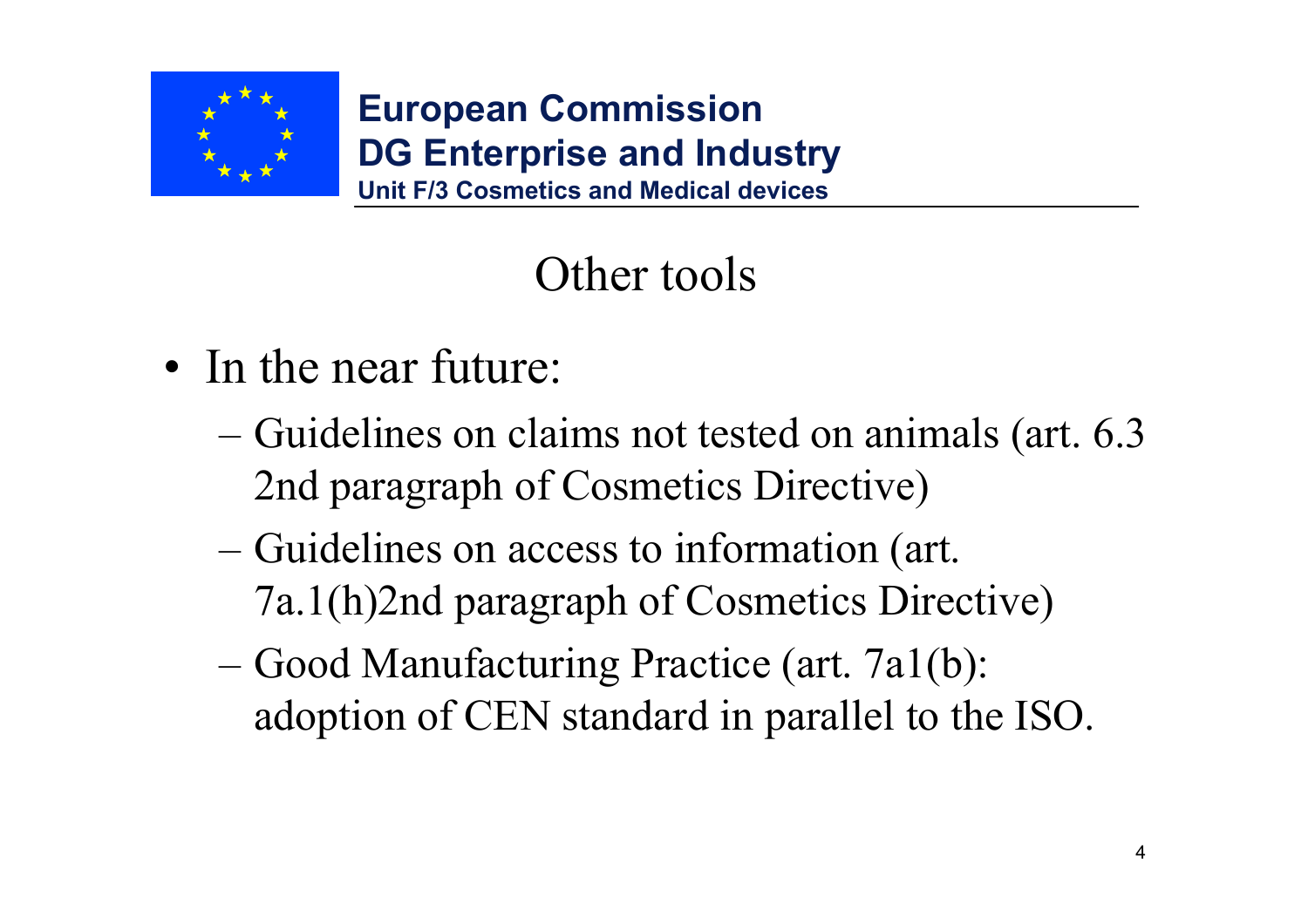

#### Aims of the Cosmetics Directive

• Ensuring free circulation of cosmetic products

• Safeguarding public health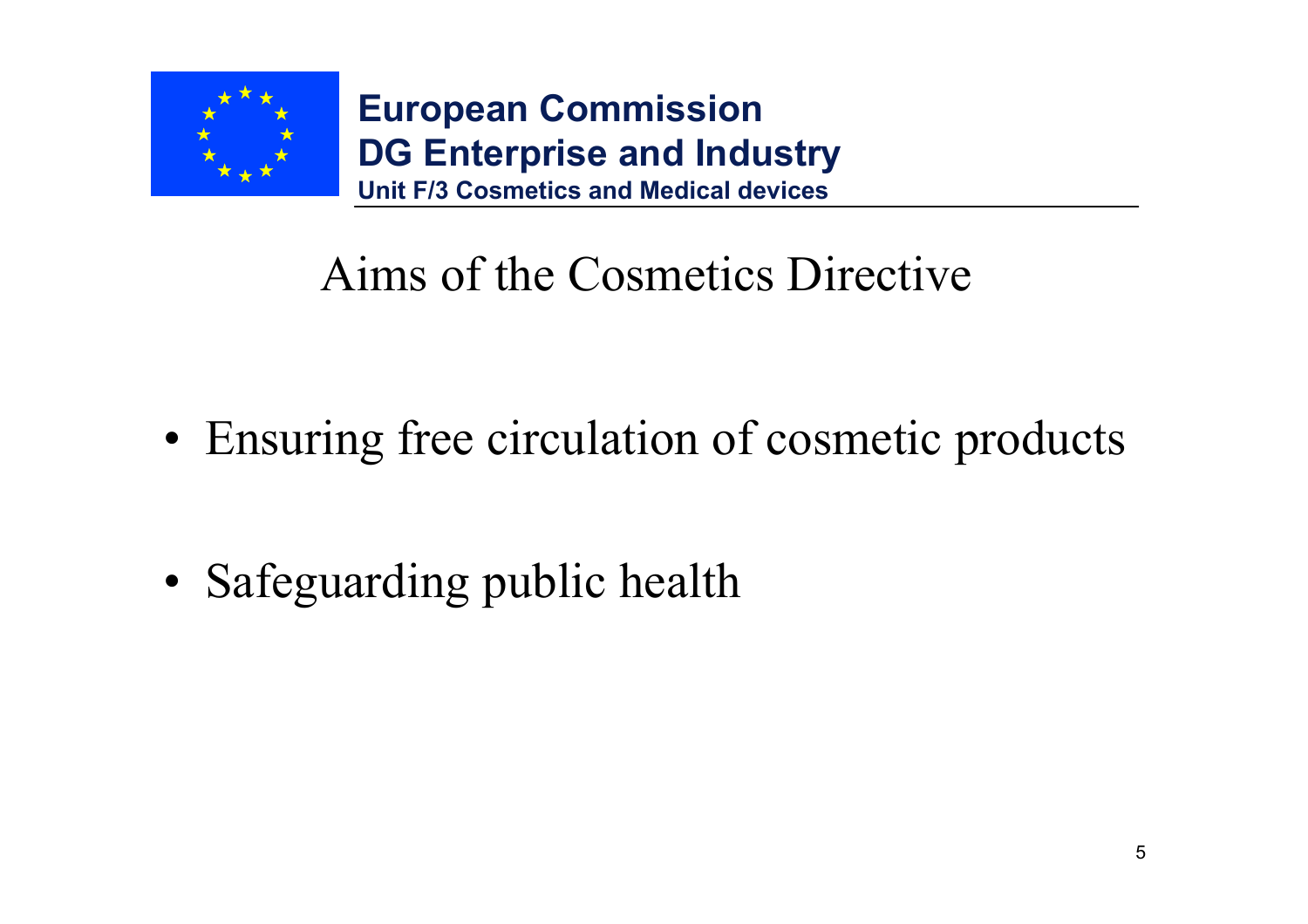

Free circulation of cosmetic products

- No pre-market authorisation/in-market control by Competent authorities
- Member States may not refuse, prohibit or restrict the marketing of any cosmetic product which complies with the Directive's requirements.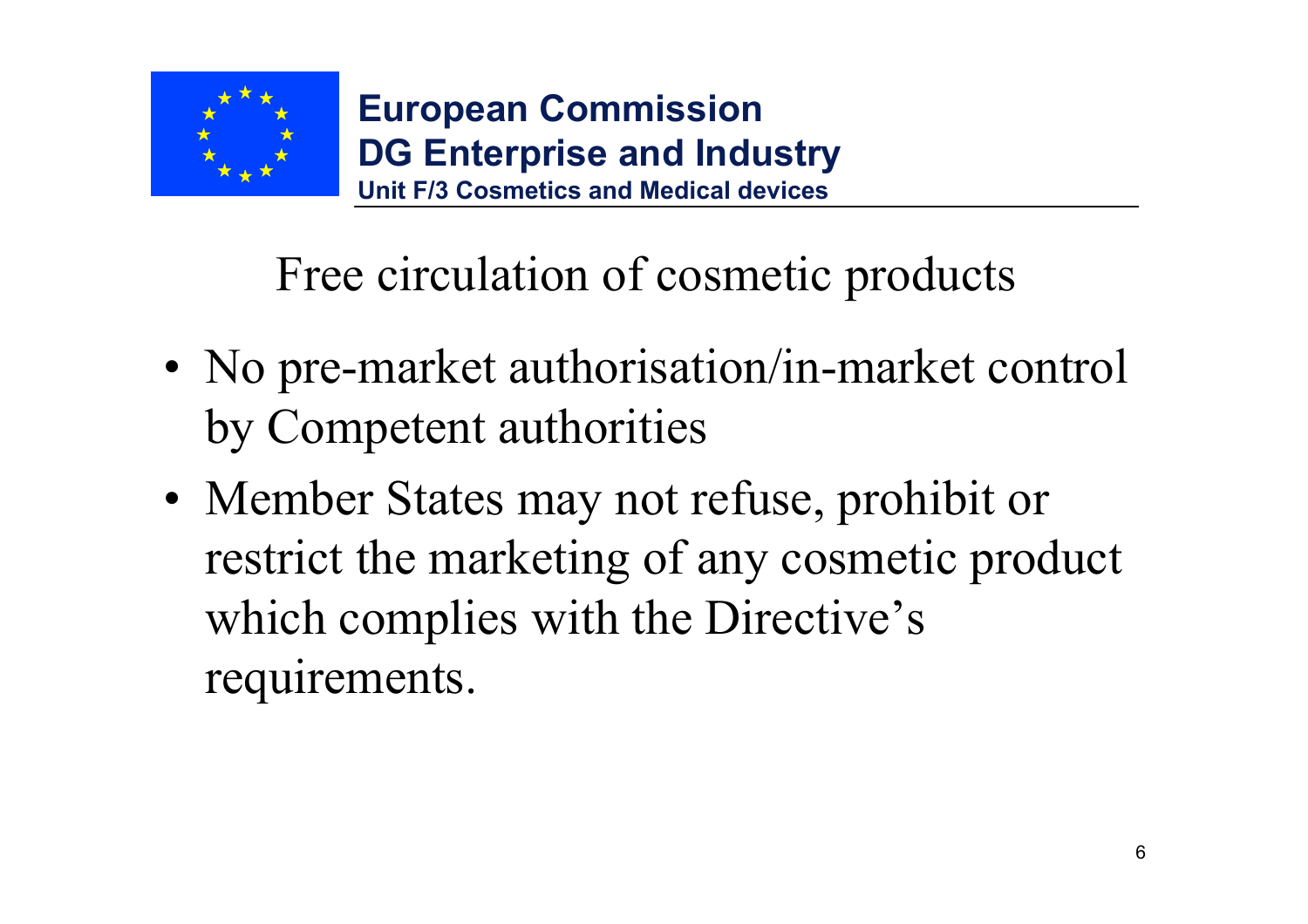

Guarantee safeguard of public health

- A clear definition of cosmetic products
- Manufacturer' responsibility for safety
- Product Information file
- Regulation of ingredients in specific cases
- Safeguard mechanism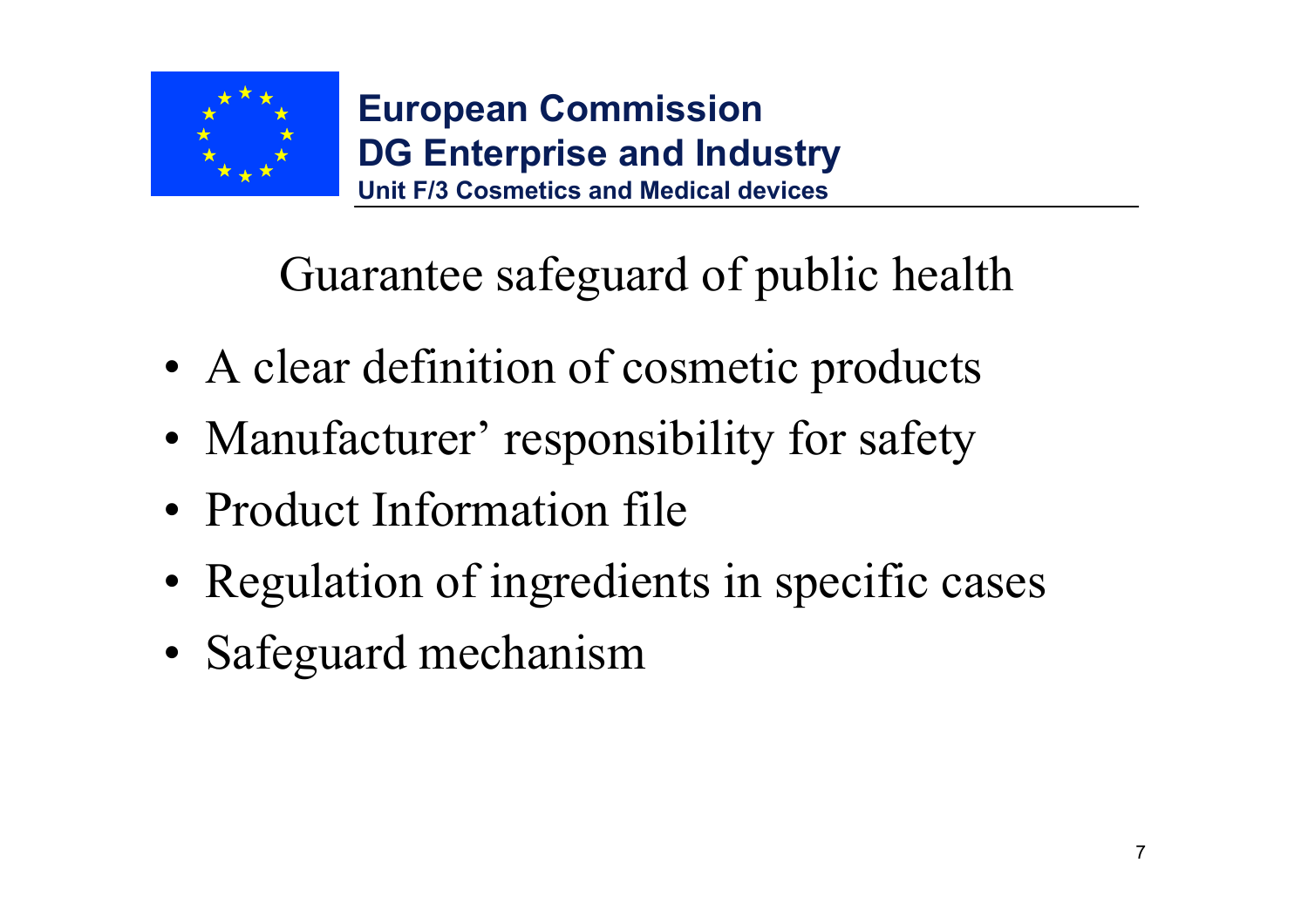

## Definition of a cosmetic product

- Article 1.1 of the Cosmetics Directive
	- Application-related: substance intended to be placed in contact with external parts of the human body/teeth/mucous membranes of the oral cavity,
	- Purpose-related: main purpose is cleaning, perfuming, changing the appearance, correcting body odours, protecting them ok keeping them in good conditions.
- Indicative, non-exhaustive, list of Annex I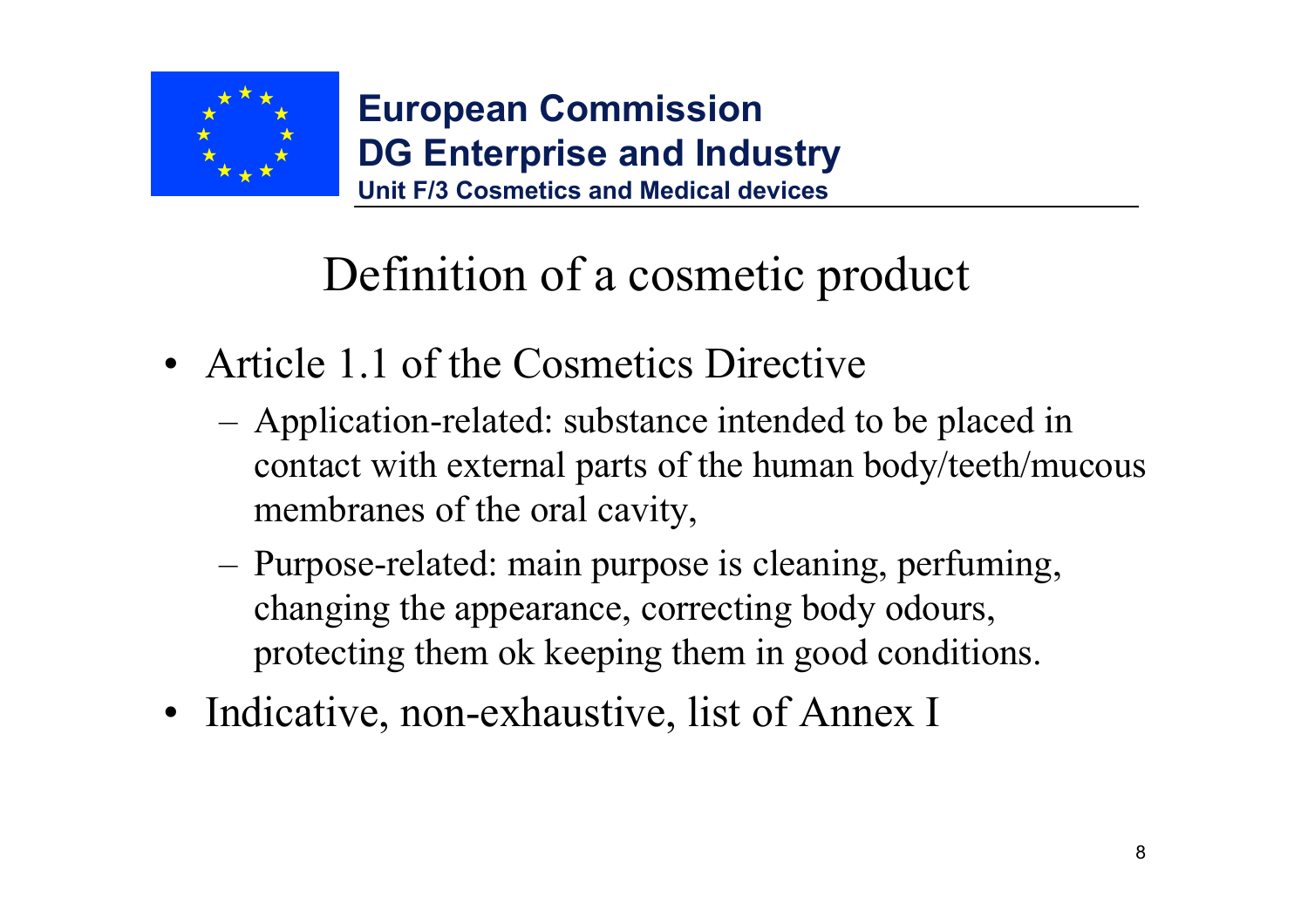

## Manufacturer liability

• Article 2 of the Cosmetics Directive

"*A cosmetic product put on the market within the Community must not cause damage to human health when applied under normal or reasonably foreseeable conditions of use, taking account, in particular, of the product's presentation, its labelling, any instructions for its use and disposal as well as any other indication or information provided by the manufacturer or his authorized agent or by any other person responsible for placing the product on the Community market".*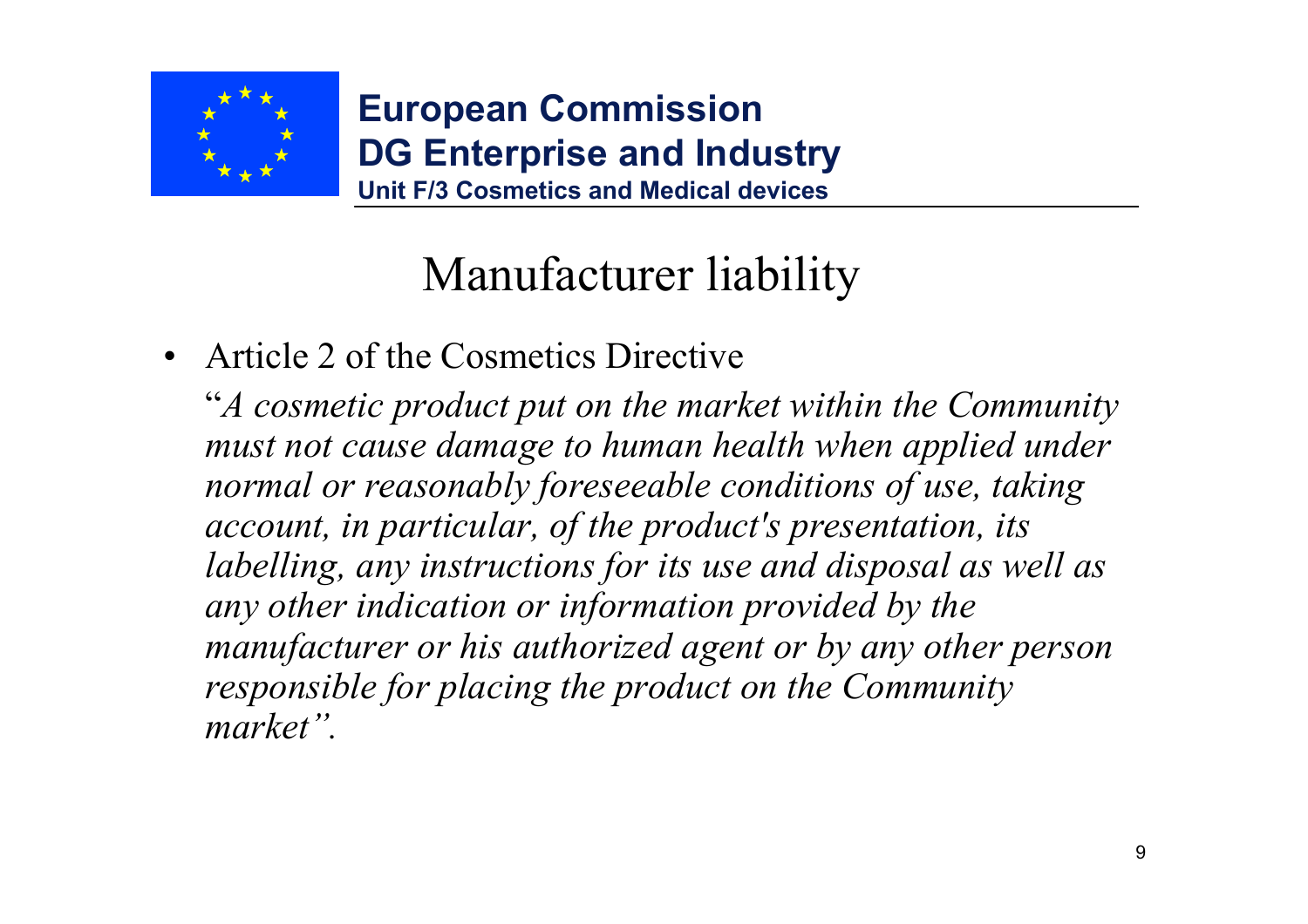

### Product Information file

- Article 7a.1 of the Cosmetics Directive
- File showing the safety of the product
- Should be readily accessible for control purposes
- Located at the address indicated on the product
- Should be in the national language(s) of the Member States concerned or in a language readily understood by Competent authorities.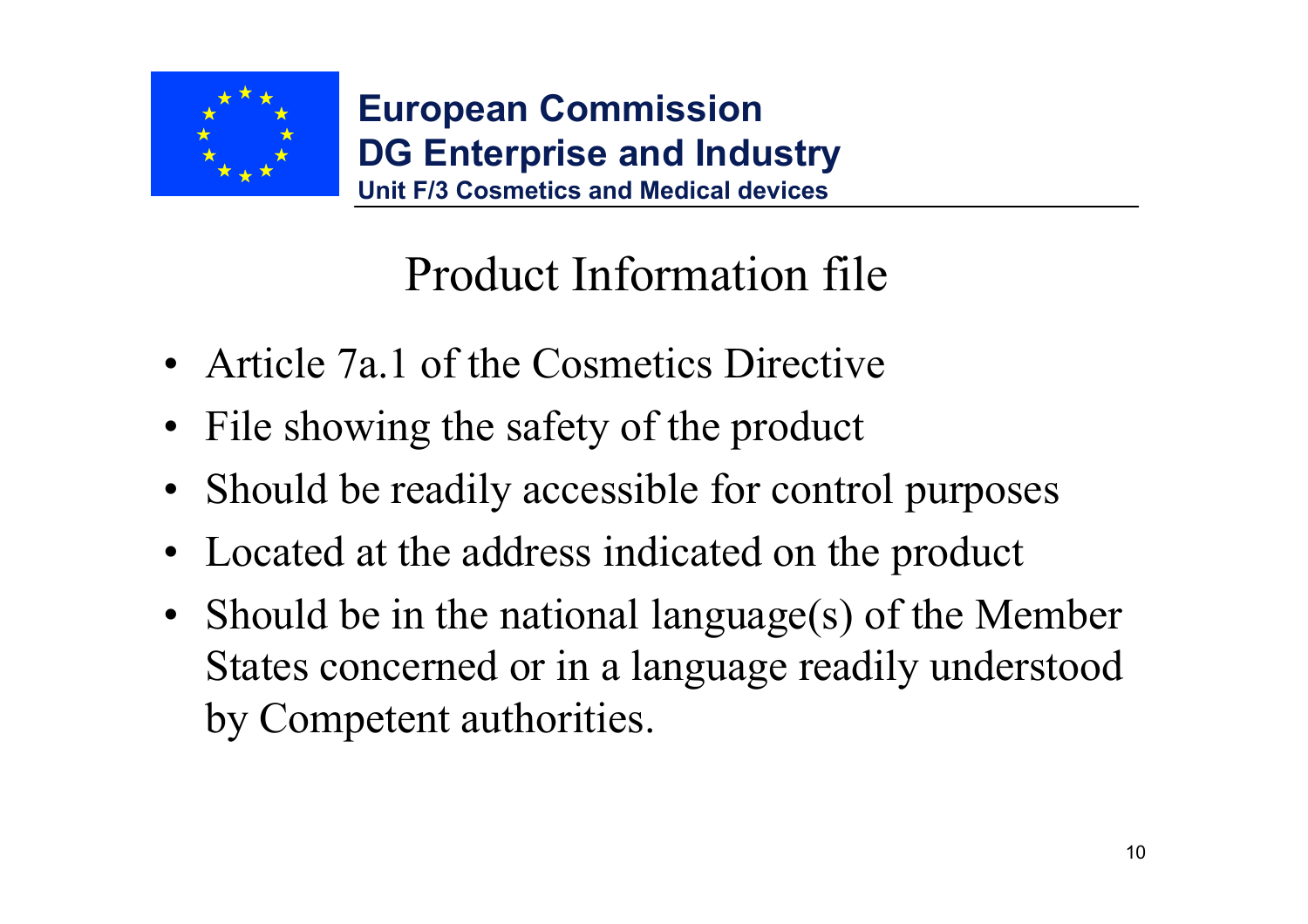

## Regulation of ingredients in specific cases

- « negative lists »
	- Annex II: prohibited substances
	- Annex III: substances subject to restrictions and conditions
- « positive lists » only listed substances are allowed:
	- Colouring agents (Annex IV)
	- Preservatives (annex VI)
	- UV filters (annex VIII)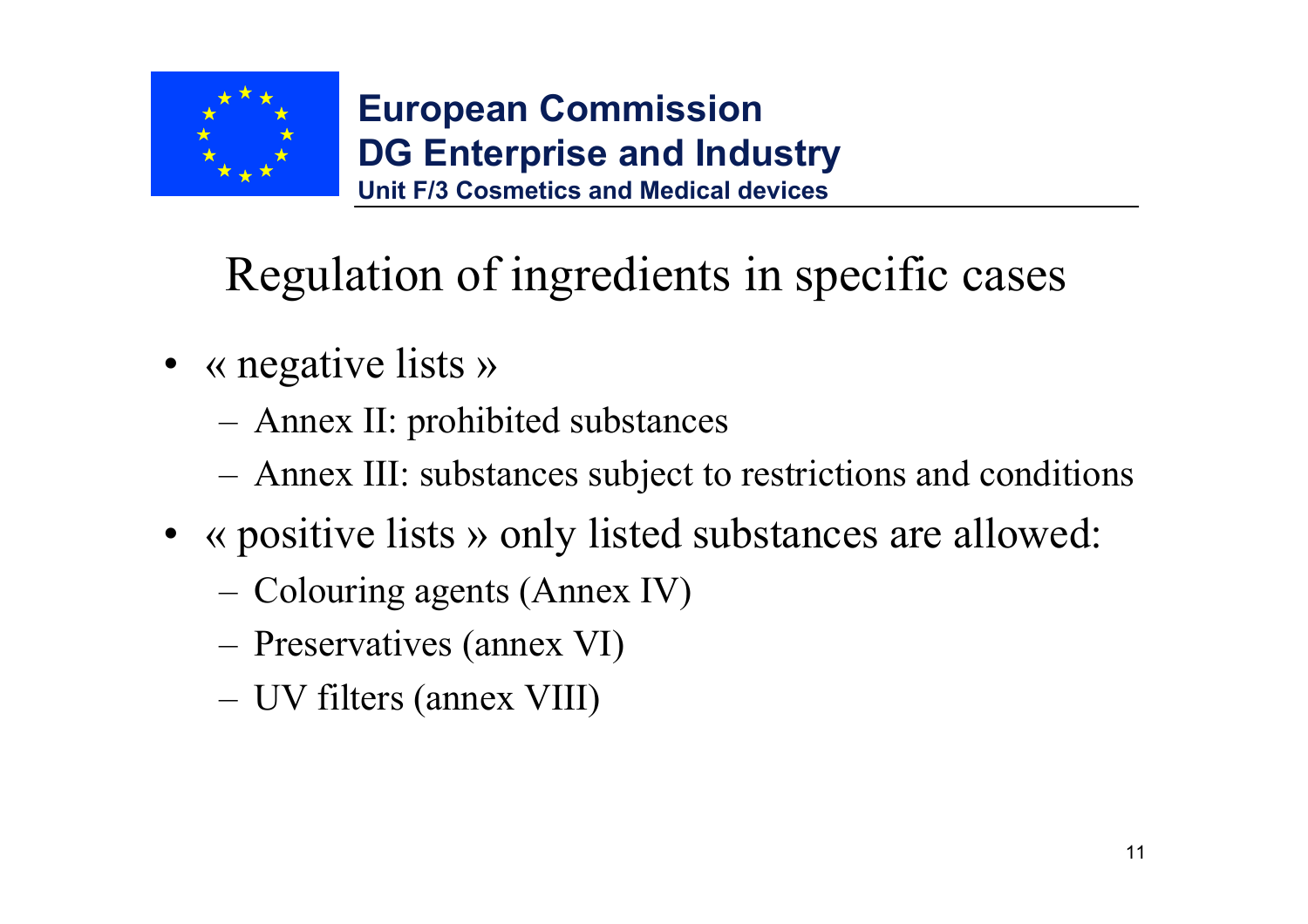

#### Safeguard mechanism Art.12

- Provisional measure by Member State
- On the basis of substantiated justification
- Measure concerns a cosmetic product
- Product complies with Cosmetics directive requirements but may represent a hazard to health.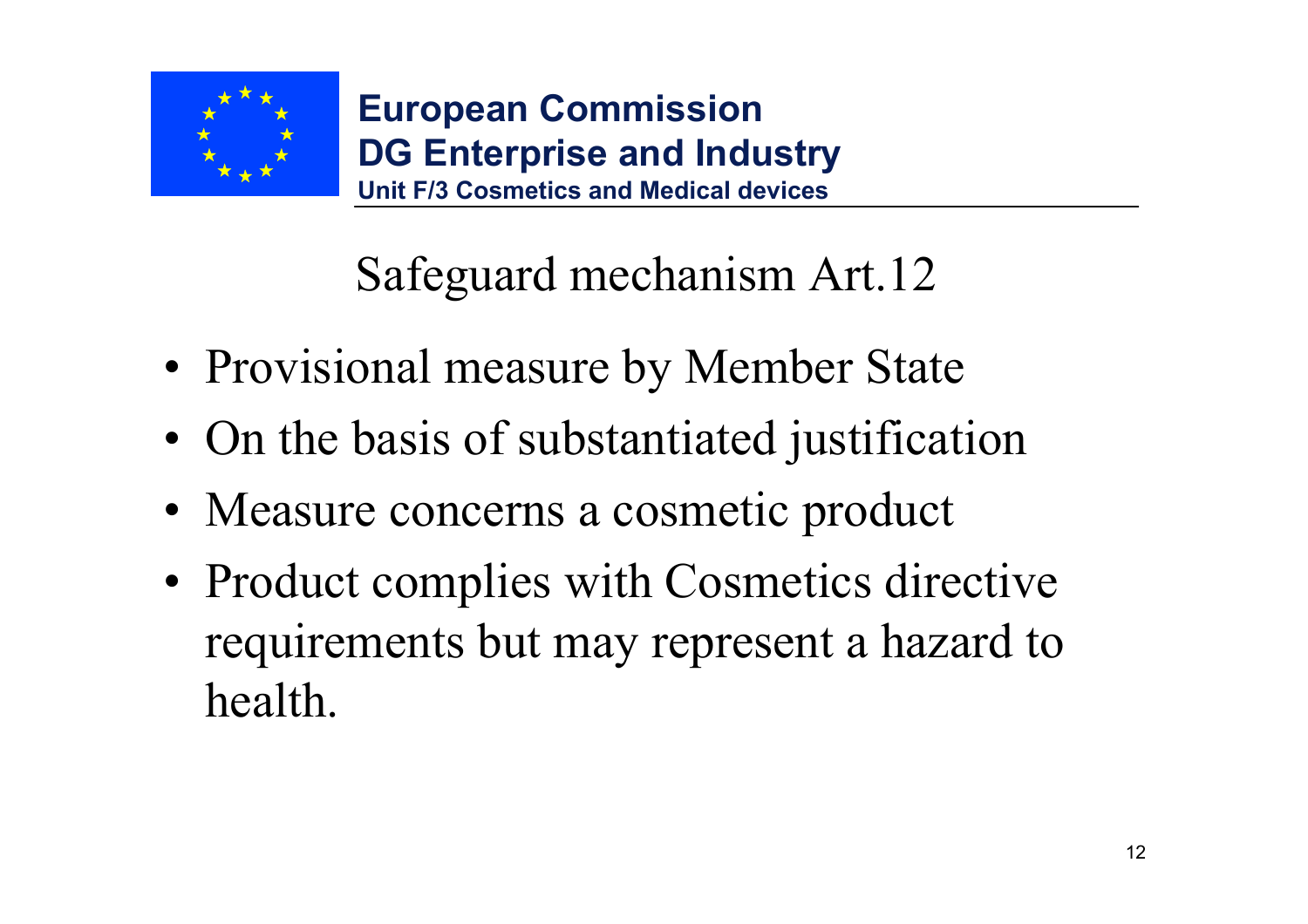

# Labelling requirements (1)

- Purpose: informing consumer and facilitating enforcement
- Address of manufacturer/importer (country of origin only when manufacturing in third countries)
- Date of minimum durability (and not expiry date) when durability is less than 30 months
- When durability is more than 30 months, period after opening.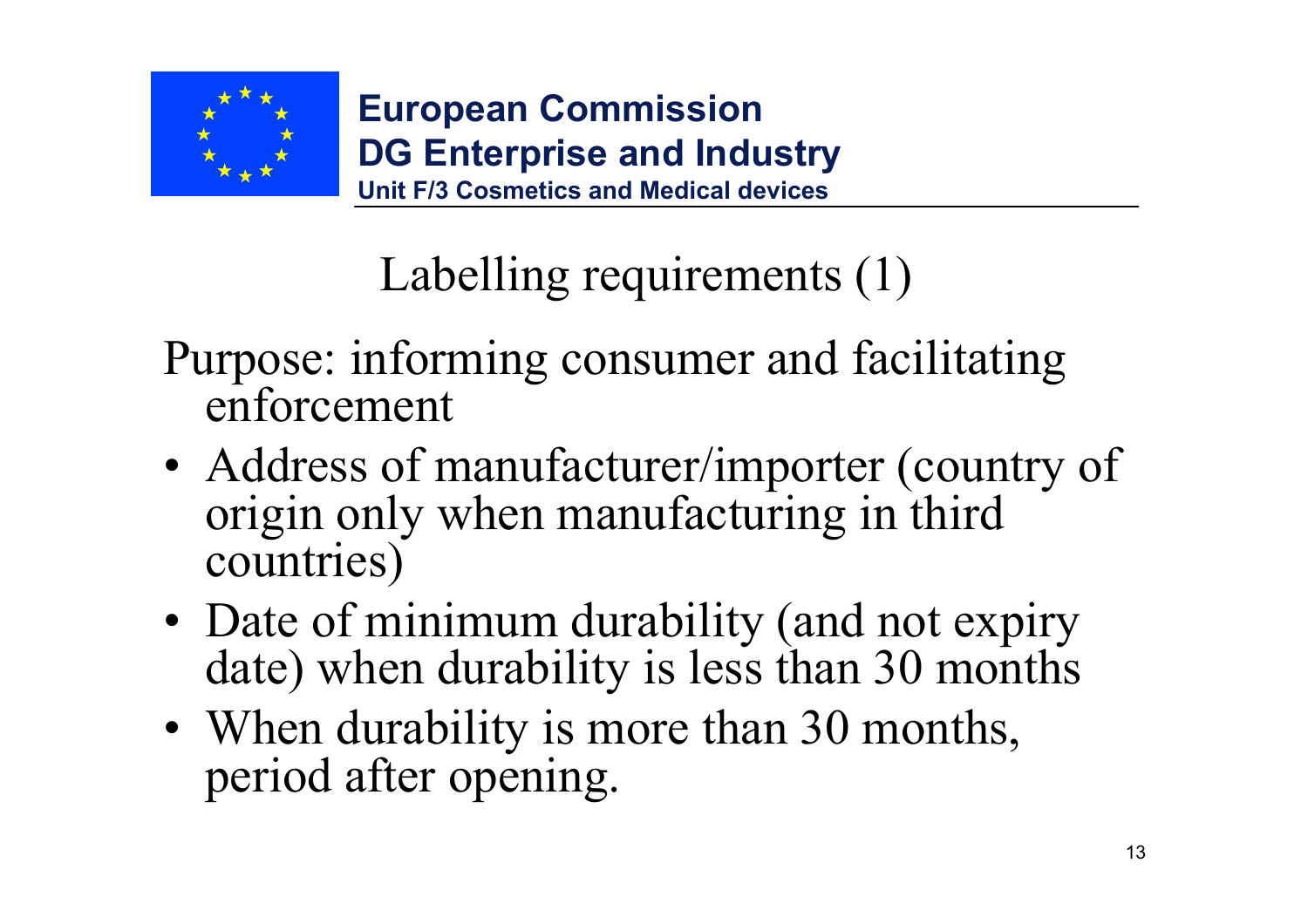

# Labelling requirements (2)

- Ingredients (in language easily understood by the consumer/ INCI names).
- Nominal content, date of minimum durability, particular precautions to be observed in use and function of the product may be required to be in National language(s).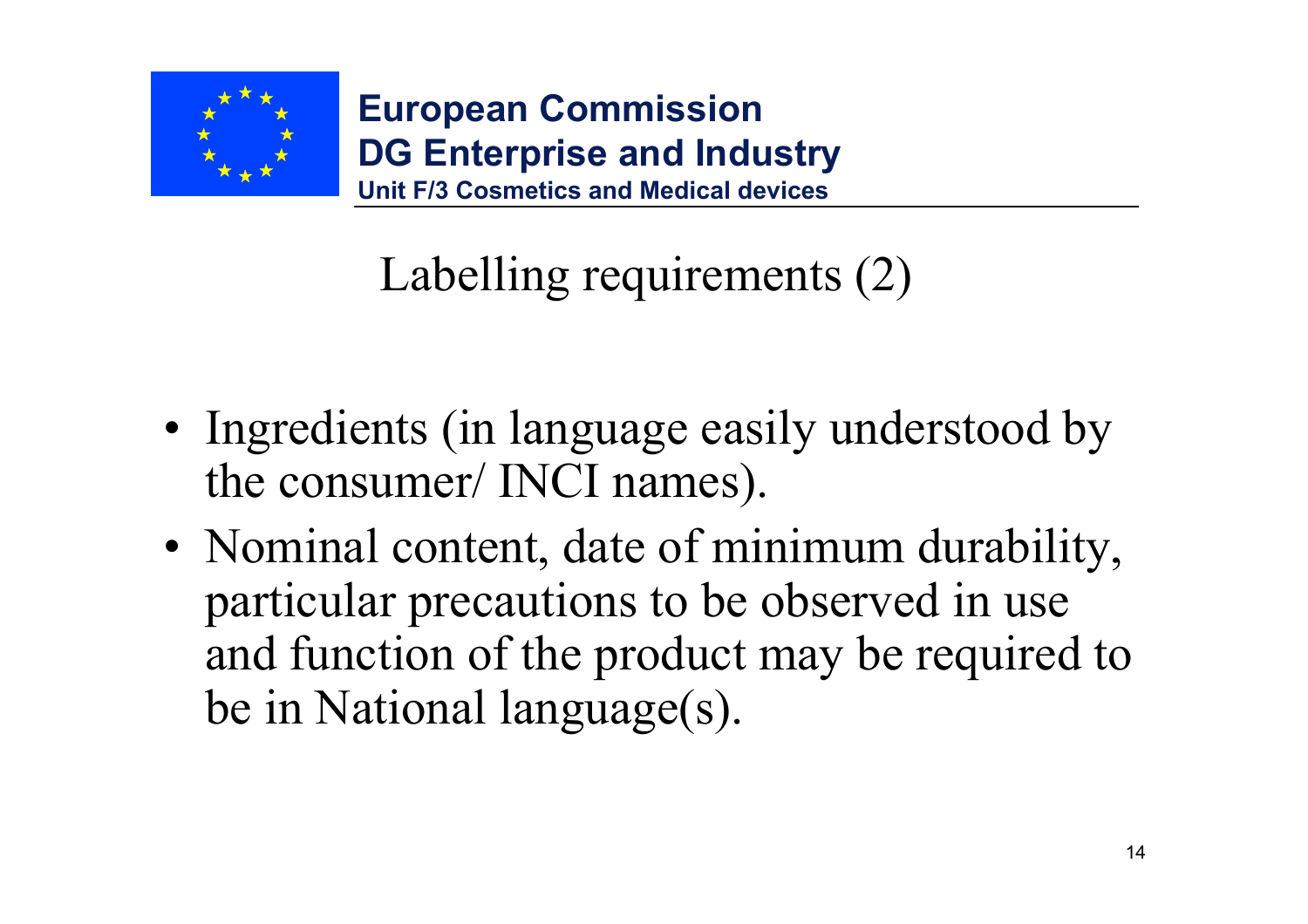

### Animal testing (1)

- Since September 2004:
	- Testing ban on finished cosmetic products
- As soon as an alternative method is listed in Annex V of Council Directive 67/548/EEC or Annex IX of the Cosmetics Directive, animal testing is prohibited and product cannot be marketed on the Community market.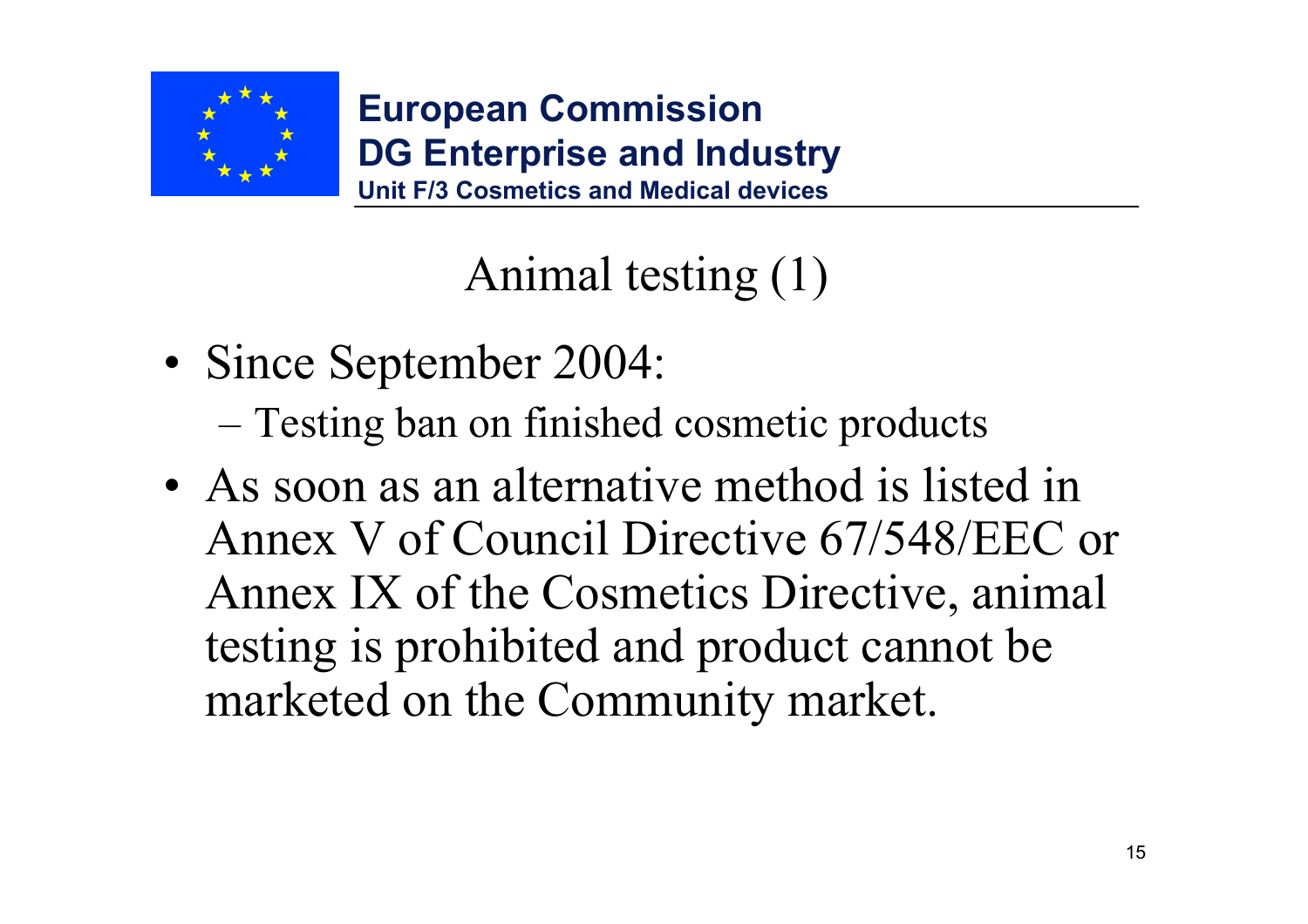

## Animal testing (2)

- In March 2009 even if no alternative methods are available :
	- Testing ban of ingredients used in cosmetic products
	- Marketing ban of cosmetic products tested on animals or which ingredients have been tested on animals
		- Except for 3 end-points (repeated dose toxicity, reproductive toxicity and toxicokinetics) deadline is 2013.